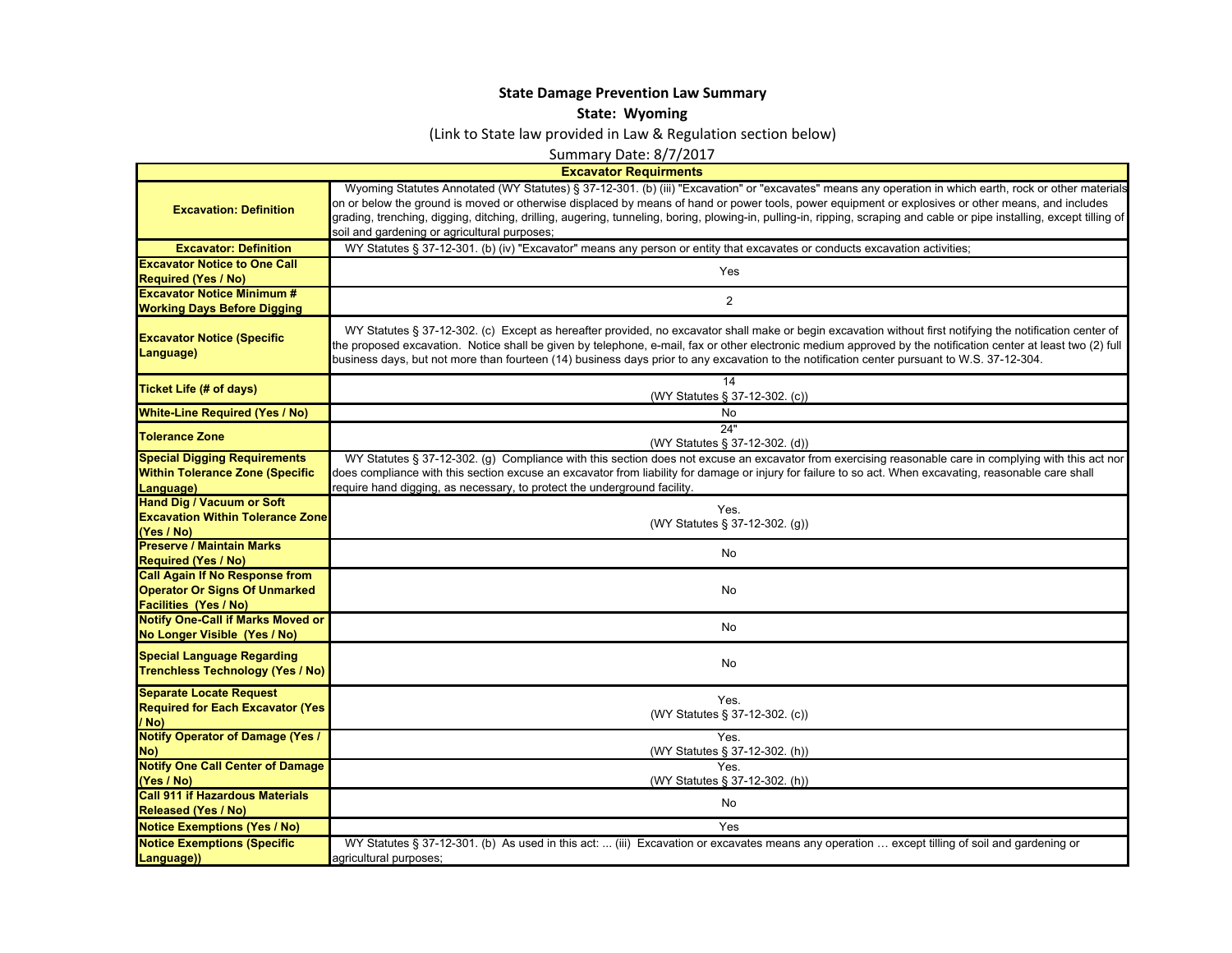|                                                                                                            | <b>Operator Response</b>                                                                                                                                                                                                                                                                                                                                                                                                                                                                                                                                                                                                                                                                                                                                                                                                                                                                                                                                                                                                                                               |
|------------------------------------------------------------------------------------------------------------|------------------------------------------------------------------------------------------------------------------------------------------------------------------------------------------------------------------------------------------------------------------------------------------------------------------------------------------------------------------------------------------------------------------------------------------------------------------------------------------------------------------------------------------------------------------------------------------------------------------------------------------------------------------------------------------------------------------------------------------------------------------------------------------------------------------------------------------------------------------------------------------------------------------------------------------------------------------------------------------------------------------------------------------------------------------------|
| Minimum # Days for Operator to<br><b>Respond After Receiving Notice</b><br>(Generally)                     | $\overline{2}$                                                                                                                                                                                                                                                                                                                                                                                                                                                                                                                                                                                                                                                                                                                                                                                                                                                                                                                                                                                                                                                         |
| <b>Operator Requirements to</b><br><b>Respond to Locate Notification</b><br>(Specific Language)            | WY Statutes § 37-12-302. (d) An operator shall at its expense, upon receipt of the notice provided for in subsection (c) of this section, use reasonable<br>care to mark the location of the underground facilities with stakes, flags, paint or by other clearly identifiable marking within twenty-four (24) inches<br>horizontally from the exterior sides of the operator's underground facilities. The location shall be marked using American Public Works Association uniform<br>color standards. If requested by the excavator, the operator receiving the notice shall advise the excavator of the nature, location, size, function and depth i<br>known, of underground facilities in the proposed excavation area. The operator shall respond no later than two (2) full business days after receipt of the<br>notice from the notification center or at a time otherwise mutually agreed to by the operator and excavator. (e) Emergency excavations are exempt from the<br>time constraints of the provisions of subsections (c) and (d) of this section. |
| <b>Minimum Standards for Locator</b>                                                                       | No                                                                                                                                                                                                                                                                                                                                                                                                                                                                                                                                                                                                                                                                                                                                                                                                                                                                                                                                                                                                                                                                     |
| <b>Qualifications (Yes / No)</b><br><b>Minimum Standards for Locator</b>                                   |                                                                                                                                                                                                                                                                                                                                                                                                                                                                                                                                                                                                                                                                                                                                                                                                                                                                                                                                                                                                                                                                        |
| <b>Qualifications</b><br>(Specific Language)                                                               | Not Addressed                                                                                                                                                                                                                                                                                                                                                                                                                                                                                                                                                                                                                                                                                                                                                                                                                                                                                                                                                                                                                                                          |
| <b>Law Specifies Marking Standards</b><br><b>Other Than Color</b><br>(Yes / No)                            | No                                                                                                                                                                                                                                                                                                                                                                                                                                                                                                                                                                                                                                                                                                                                                                                                                                                                                                                                                                                                                                                                     |
| <b>Law Specifies Marking Standards</b><br><b>Other Than Color (Specific</b><br>Language)                   | No.<br>(Reference WY Statutes § 37-12-302. (d))                                                                                                                                                                                                                                                                                                                                                                                                                                                                                                                                                                                                                                                                                                                                                                                                                                                                                                                                                                                                                        |
| Law Includes Specific Language<br><b>For Operators To Locate Sewer</b><br>Laterals (Yes / No)              | No                                                                                                                                                                                                                                                                                                                                                                                                                                                                                                                                                                                                                                                                                                                                                                                                                                                                                                                                                                                                                                                                     |
| Law Includes Specific Language<br><b>For Operators To Locate</b><br><b>Abandoned Facilities (Yes / No)</b> | No                                                                                                                                                                                                                                                                                                                                                                                                                                                                                                                                                                                                                                                                                                                                                                                                                                                                                                                                                                                                                                                                     |
| <b>Operator Must Locate Abandoned</b><br><b>Facilities</b><br>(Specific Language)                          | Not Addressed                                                                                                                                                                                                                                                                                                                                                                                                                                                                                                                                                                                                                                                                                                                                                                                                                                                                                                                                                                                                                                                          |
| Positive Response Required -<br><b>Operator Contact Excavator</b><br>(Yes / No)                            | Yes                                                                                                                                                                                                                                                                                                                                                                                                                                                                                                                                                                                                                                                                                                                                                                                                                                                                                                                                                                                                                                                                    |
| <b>Positive Response Required -</b><br><b>Operator Contact Excavator</b><br>(Specific Language)            | WY Statutes § 37-12-302. (d)  If requested by the excavator, the operator receiving the notice shall advise the excavator of the nature, location, size,<br>function and depth if known, of underground facilities in the proposed excavation area.                                                                                                                                                                                                                                                                                                                                                                                                                                                                                                                                                                                                                                                                                                                                                                                                                    |
| <b>Positive Response Required -</b><br><b>Operator Contact One Call Center</b><br>(Yes / No)               | No                                                                                                                                                                                                                                                                                                                                                                                                                                                                                                                                                                                                                                                                                                                                                                                                                                                                                                                                                                                                                                                                     |
| <b>Positive Response Required -</b><br><b>Operator Contact One Call Center</b><br>(Specific Language)      | Not Addressed                                                                                                                                                                                                                                                                                                                                                                                                                                                                                                                                                                                                                                                                                                                                                                                                                                                                                                                                                                                                                                                          |
| <b>Positive Response - One-Call</b>                                                                        | No                                                                                                                                                                                                                                                                                                                                                                                                                                                                                                                                                                                                                                                                                                                                                                                                                                                                                                                                                                                                                                                                     |
| <b>Automated (Yes / No)</b><br><b>Operator Must Provide One-Call</b>                                       |                                                                                                                                                                                                                                                                                                                                                                                                                                                                                                                                                                                                                                                                                                                                                                                                                                                                                                                                                                                                                                                                        |
| <b>Center with Information On</b><br><b>Locations of Buried Facilities (Yes)</b><br>/ No)                  | Yes                                                                                                                                                                                                                                                                                                                                                                                                                                                                                                                                                                                                                                                                                                                                                                                                                                                                                                                                                                                                                                                                    |
|                                                                                                            |                                                                                                                                                                                                                                                                                                                                                                                                                                                                                                                                                                                                                                                                                                                                                                                                                                                                                                                                                                                                                                                                        |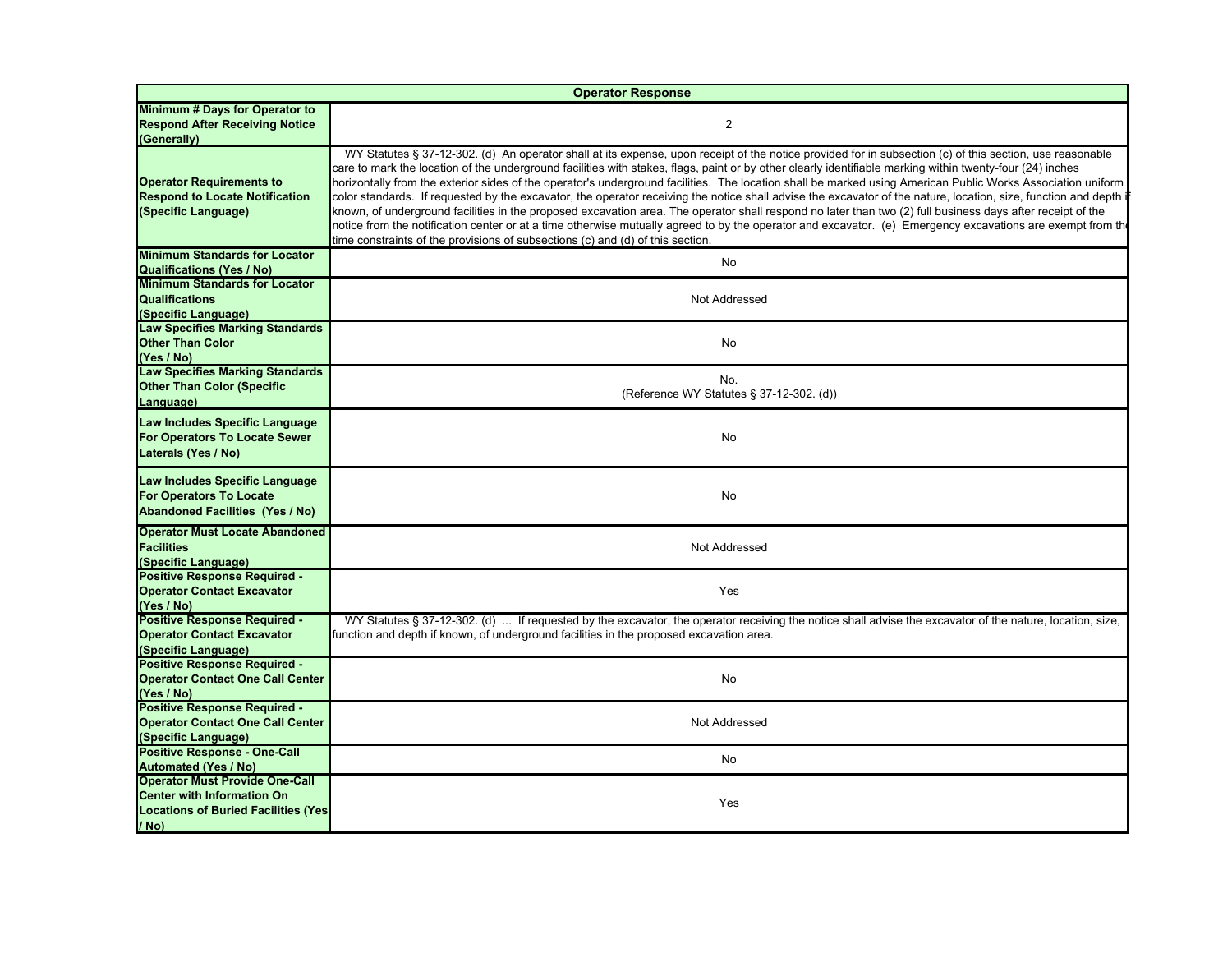| <b>Operator Must Provide One-Call</b><br><b>Center with Information On</b><br><b>Locations of Buried Facilities</b><br>(Specific Language) | WY Statutes § 37-12-302. (a) Every operator shall file with the notification center a general description of the area served together with the name,<br>address and telephone number of the person from whom necessary information may be obtained concerning the location of underground facilities.                                                                                                                                                                                                                                                                                                                                                                                                                                                                                                                                                                                                                                                                                                                                                                                                                                                                                                                                                                                                                                                                                                                                                                                                                                                                                                                                                                                                                                                                                                                                                                                                                                                                                                                                                                                                                                                                                                                                                                                                                                                                                                                                                                                                                                                                     |
|--------------------------------------------------------------------------------------------------------------------------------------------|---------------------------------------------------------------------------------------------------------------------------------------------------------------------------------------------------------------------------------------------------------------------------------------------------------------------------------------------------------------------------------------------------------------------------------------------------------------------------------------------------------------------------------------------------------------------------------------------------------------------------------------------------------------------------------------------------------------------------------------------------------------------------------------------------------------------------------------------------------------------------------------------------------------------------------------------------------------------------------------------------------------------------------------------------------------------------------------------------------------------------------------------------------------------------------------------------------------------------------------------------------------------------------------------------------------------------------------------------------------------------------------------------------------------------------------------------------------------------------------------------------------------------------------------------------------------------------------------------------------------------------------------------------------------------------------------------------------------------------------------------------------------------------------------------------------------------------------------------------------------------------------------------------------------------------------------------------------------------------------------------------------------------------------------------------------------------------------------------------------------------------------------------------------------------------------------------------------------------------------------------------------------------------------------------------------------------------------------------------------------------------------------------------------------------------------------------------------------------------------------------------------------------------------------------------------------------|
| <b>Operator Must Update Information</b><br><b>On Locations of Buried Facilities</b><br>(Yes / No)                                          | No                                                                                                                                                                                                                                                                                                                                                                                                                                                                                                                                                                                                                                                                                                                                                                                                                                                                                                                                                                                                                                                                                                                                                                                                                                                                                                                                                                                                                                                                                                                                                                                                                                                                                                                                                                                                                                                                                                                                                                                                                                                                                                                                                                                                                                                                                                                                                                                                                                                                                                                                                                        |
| <b>Operator Must Update Information</b><br><b>On Locations of Buried Facilities</b><br>(Specific Language)                                 | Not Addressed                                                                                                                                                                                                                                                                                                                                                                                                                                                                                                                                                                                                                                                                                                                                                                                                                                                                                                                                                                                                                                                                                                                                                                                                                                                                                                                                                                                                                                                                                                                                                                                                                                                                                                                                                                                                                                                                                                                                                                                                                                                                                                                                                                                                                                                                                                                                                                                                                                                                                                                                                             |
| <b>New Facilities Must Be Locatable</b><br>Electronically<br>(Yes / No)                                                                    | No                                                                                                                                                                                                                                                                                                                                                                                                                                                                                                                                                                                                                                                                                                                                                                                                                                                                                                                                                                                                                                                                                                                                                                                                                                                                                                                                                                                                                                                                                                                                                                                                                                                                                                                                                                                                                                                                                                                                                                                                                                                                                                                                                                                                                                                                                                                                                                                                                                                                                                                                                                        |
| <b>New Facilities Must Be Locatable</b><br><b>Electronically (Specific Language)</b>                                                       | Not Addressed                                                                                                                                                                                                                                                                                                                                                                                                                                                                                                                                                                                                                                                                                                                                                                                                                                                                                                                                                                                                                                                                                                                                                                                                                                                                                                                                                                                                                                                                                                                                                                                                                                                                                                                                                                                                                                                                                                                                                                                                                                                                                                                                                                                                                                                                                                                                                                                                                                                                                                                                                             |
| Design Request (Yes / No)                                                                                                                  | Yes.<br>(WY Statutes § 37-12-302. (b))                                                                                                                                                                                                                                                                                                                                                                                                                                                                                                                                                                                                                                                                                                                                                                                                                                                                                                                                                                                                                                                                                                                                                                                                                                                                                                                                                                                                                                                                                                                                                                                                                                                                                                                                                                                                                                                                                                                                                                                                                                                                                                                                                                                                                                                                                                                                                                                                                                                                                                                                    |
|                                                                                                                                            | <b>One Call, Enforcement, and Reporting</b>                                                                                                                                                                                                                                                                                                                                                                                                                                                                                                                                                                                                                                                                                                                                                                                                                                                                                                                                                                                                                                                                                                                                                                                                                                                                                                                                                                                                                                                                                                                                                                                                                                                                                                                                                                                                                                                                                                                                                                                                                                                                                                                                                                                                                                                                                                                                                                                                                                                                                                                               |
| <b>Mandatory One Call Membership</b><br>(Yes / No)                                                                                         | Yes.<br>(WY Statutes § 37-12-304. (a))                                                                                                                                                                                                                                                                                                                                                                                                                                                                                                                                                                                                                                                                                                                                                                                                                                                                                                                                                                                                                                                                                                                                                                                                                                                                                                                                                                                                                                                                                                                                                                                                                                                                                                                                                                                                                                                                                                                                                                                                                                                                                                                                                                                                                                                                                                                                                                                                                                                                                                                                    |
| <b>One Call Membership Exemptions</b><br>(Yes / No)                                                                                        | Yes                                                                                                                                                                                                                                                                                                                                                                                                                                                                                                                                                                                                                                                                                                                                                                                                                                                                                                                                                                                                                                                                                                                                                                                                                                                                                                                                                                                                                                                                                                                                                                                                                                                                                                                                                                                                                                                                                                                                                                                                                                                                                                                                                                                                                                                                                                                                                                                                                                                                                                                                                                       |
| <b>One Call Membership Exemptions</b><br>(Specific Language)                                                                               | WY Statutes § 37-12-305. (a) The following oil and gas production facilities are not subject to this act: (i) Aboveground or underground storage tanks,<br>sumps, impoundments or piping connected to aboveground or underground storage tanks, sumps or impoundments located in the same tract of land as the<br>storage tanks, sumps or impoundments; (ii) Underground production facilities operated by the owner of a secured facility which are located entirely within<br>the secured facility; (iii) Piping within a well bore; (iv) Underground facilities which are located on a production lease or unit and which are operated by a<br>person: (A) Who owns, in whole or in part, the mineral lease rights to that production lease or unit; and (B) Who operates the underground facility only for<br>their own use. (b) An underground facility which extends beyond the boundaries of a production lease or unit is exempt only for that portion of the facility<br>which is located within the boundaries of the lease or unit. (c) An underground facility which contains gas or hazardous liquid shall not be exempted under<br>the provisions of this act as provided by paragraph (a)(iv) of this section if the facility is located within the boundaries of, or within one-eighth (1/8) of a mile<br>of, an incorporated or unincorporated city or town, or any residential or commercial area, subdivision, business or shopping area, community development of<br>any similarly populated area, or on an established surface or underground easement, or if it contains more than one hundred (100) parts per million of<br>hydrogen sulfide. (d) Underground facilities located on private property owned by and existing for the exclusive use of that private property owner are<br>exempt from the provisions of this act. (e) Private domestic water and sewer lines located outside any incorporated area and serving nine (9) or fewer<br>service hook-ups, private irrigation and drainage lines and ditches, irrigation district and drainage district lines and ditches, and private livestock water<br>pipelines and facilities are exempt from the provisions of this act. (f) Nothing in this section shall prohibit an operator of an underground facility which is<br>exempted under this section to voluntarily register that facility under this act. (g) Underground facilities operated by the owner of a secured facility which ar<br>located entirely within the secured facility are exempt from the provisions of this act. |
| <b>One-Call Law Addresses Board</b><br>Make-Up (Yes / No)                                                                                  | No                                                                                                                                                                                                                                                                                                                                                                                                                                                                                                                                                                                                                                                                                                                                                                                                                                                                                                                                                                                                                                                                                                                                                                                                                                                                                                                                                                                                                                                                                                                                                                                                                                                                                                                                                                                                                                                                                                                                                                                                                                                                                                                                                                                                                                                                                                                                                                                                                                                                                                                                                                        |
| <b>One-Call Law Addresses Board</b>                                                                                                        | Not Addressed                                                                                                                                                                                                                                                                                                                                                                                                                                                                                                                                                                                                                                                                                                                                                                                                                                                                                                                                                                                                                                                                                                                                                                                                                                                                                                                                                                                                                                                                                                                                                                                                                                                                                                                                                                                                                                                                                                                                                                                                                                                                                                                                                                                                                                                                                                                                                                                                                                                                                                                                                             |
| <b>Make-Up (Specific Language)</b>                                                                                                         |                                                                                                                                                                                                                                                                                                                                                                                                                                                                                                                                                                                                                                                                                                                                                                                                                                                                                                                                                                                                                                                                                                                                                                                                                                                                                                                                                                                                                                                                                                                                                                                                                                                                                                                                                                                                                                                                                                                                                                                                                                                                                                                                                                                                                                                                                                                                                                                                                                                                                                                                                                           |
| <b>Separate Body Designated to</b><br><b>Advise Enforcement Authority</b><br>(Yes / No)                                                    | No                                                                                                                                                                                                                                                                                                                                                                                                                                                                                                                                                                                                                                                                                                                                                                                                                                                                                                                                                                                                                                                                                                                                                                                                                                                                                                                                                                                                                                                                                                                                                                                                                                                                                                                                                                                                                                                                                                                                                                                                                                                                                                                                                                                                                                                                                                                                                                                                                                                                                                                                                                        |
| <b>Separate Body Designated to</b><br><b>Advise Enforcement Authority</b><br>(Specific Language)                                           | Not Addressed                                                                                                                                                                                                                                                                                                                                                                                                                                                                                                                                                                                                                                                                                                                                                                                                                                                                                                                                                                                                                                                                                                                                                                                                                                                                                                                                                                                                                                                                                                                                                                                                                                                                                                                                                                                                                                                                                                                                                                                                                                                                                                                                                                                                                                                                                                                                                                                                                                                                                                                                                             |
| <b>Penalties / Fines Excavators</b><br>(Yes / No)                                                                                          | Yes                                                                                                                                                                                                                                                                                                                                                                                                                                                                                                                                                                                                                                                                                                                                                                                                                                                                                                                                                                                                                                                                                                                                                                                                                                                                                                                                                                                                                                                                                                                                                                                                                                                                                                                                                                                                                                                                                                                                                                                                                                                                                                                                                                                                                                                                                                                                                                                                                                                                                                                                                                       |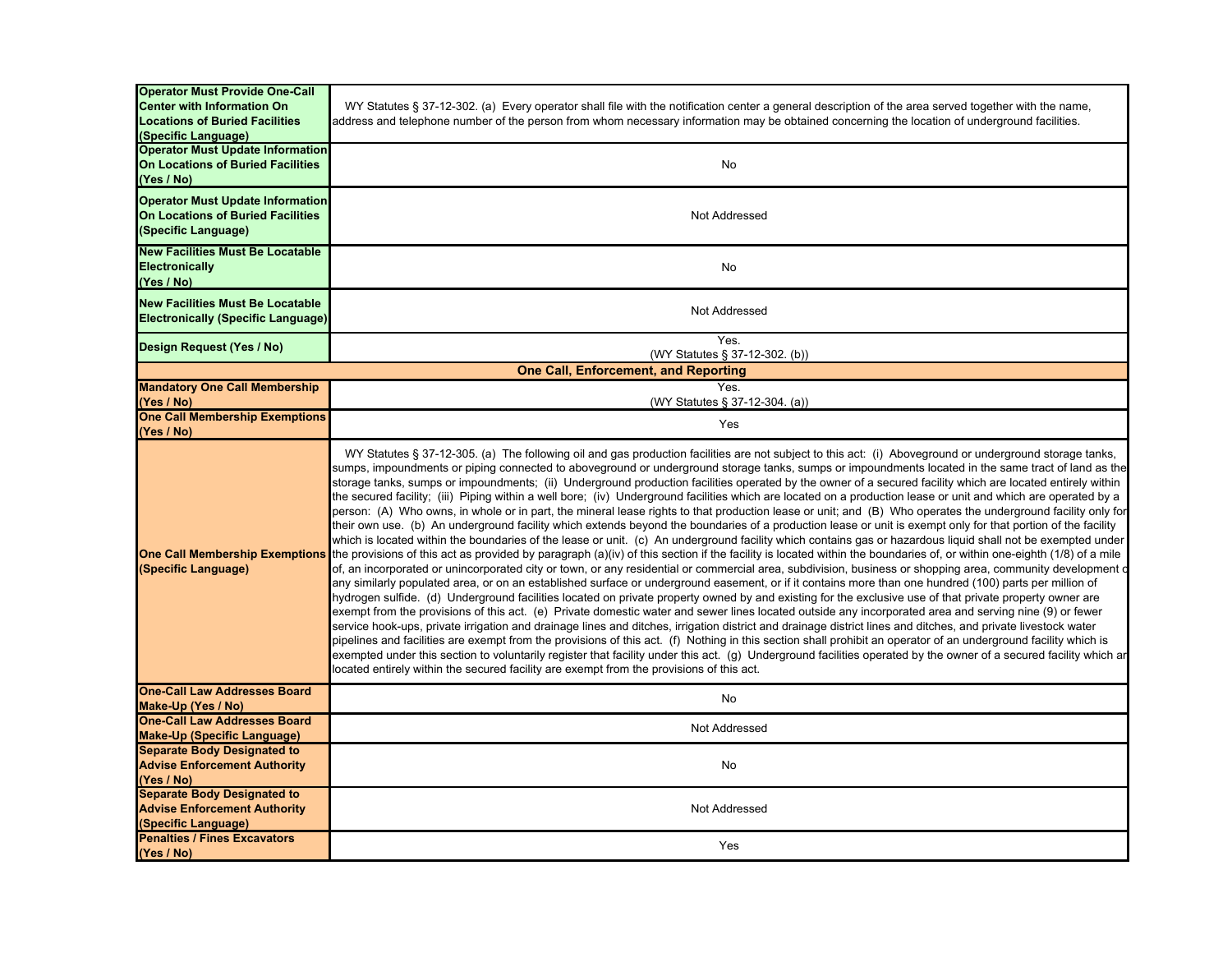| <b>Penalties / Fines Excavators</b><br>(Specific Language)                                                                            | WY Statutes § 37-12-306. (h) With respect to excavators: (i) Every excavator shall notify the notification center pursuant to W.S. 37 12 302(c) prior to<br>commencing any excavation activity. Any excavator who fails to notify the notification center pursuant to W.S. 37 12 302(c) shall be liable for a civil penalty<br>in the amount of five hundred dollars (\$500.00); (ii) If an excavator fails to comply with W.S. 37 12 302(c) and damages an underground facility during<br>excavation, the excavator shall be liable for a civil penalty up to the amount of five thousand dollars (\$5,000.00) for the first offense and up to twenty-five<br>thousand dollars (\$25,000.00) for a second offense within a twelve (12) month period after the date of the first offense. If an excavator fails to comply with<br>W.S. 37 12 302(c) on more than two (2) separate occasions within a twelve (12) month period from the date of the first failure to comply with W.S. 37 12<br>302(c), then the civil penalty shall be up to seventy-five thousand dollars (\$75,000.00). Upon a first offense, the excavator may be required to complete an<br>excavation safety training program with the notification center; (iii) If an excavator requests a facilities locate on an expedited basis (less than two (2) full<br>business days) for an emergency excavation and the excavation at issue was not an emergency and did not require a locate on an expedited basis, the<br>excavator shall be liable for a civil penalty of up to five hundred dollars (\$500.00) for each false emergency locate incident;                                                                                                                                                                                                                                                                                                                                                                                                                                                                                                                                                                                                                                                                                                                                                                                                                                                                                                                                                                                                                                                                                                                                                                                                                                                                                                                            |
|---------------------------------------------------------------------------------------------------------------------------------------|--------------------------------------------------------------------------------------------------------------------------------------------------------------------------------------------------------------------------------------------------------------------------------------------------------------------------------------------------------------------------------------------------------------------------------------------------------------------------------------------------------------------------------------------------------------------------------------------------------------------------------------------------------------------------------------------------------------------------------------------------------------------------------------------------------------------------------------------------------------------------------------------------------------------------------------------------------------------------------------------------------------------------------------------------------------------------------------------------------------------------------------------------------------------------------------------------------------------------------------------------------------------------------------------------------------------------------------------------------------------------------------------------------------------------------------------------------------------------------------------------------------------------------------------------------------------------------------------------------------------------------------------------------------------------------------------------------------------------------------------------------------------------------------------------------------------------------------------------------------------------------------------------------------------------------------------------------------------------------------------------------------------------------------------------------------------------------------------------------------------------------------------------------------------------------------------------------------------------------------------------------------------------------------------------------------------------------------------------------------------------------------------------------------------------------------------------------------------------------------------------------------------------------------------------------------------------------------------------------------------------------------------------------------------------------------------------------------------------------------------------------------------------------------------------------------------------------------------------------------------------------------------------------------------------------------------------------|
| <b>Penalties / Fines Operators</b><br>(Yes / No)                                                                                      | Yes                                                                                                                                                                                                                                                                                                                                                                                                                                                                                                                                                                                                                                                                                                                                                                                                                                                                                                                                                                                                                                                                                                                                                                                                                                                                                                                                                                                                                                                                                                                                                                                                                                                                                                                                                                                                                                                                                                                                                                                                                                                                                                                                                                                                                                                                                                                                                                                                                                                                                                                                                                                                                                                                                                                                                                                                                                                                                                                                                    |
| <b>Penalties / Fines Operators</b><br>(Specific Language)                                                                             | WY Statutes § 37-12-306. (g) With respect to operators: (i) Every operator in Wyoming shall join and participate in the notification center pursuant to<br>W.S. 37 12 304(a). Any operator who does not join or participate in the notification center shall be liable for a fine of five hundred dollars (\$500.00) each<br>year it is not in compliance with this subsection; (ii) If any underground facility located in the service area of an operator is damaged as a result of the<br>operator's failure to join or participate in the notification center pursuant to W.S. 37 12 304(a), the court shall impose upon such operator a civil penalty up to<br>the amount of five thousand dollars (\$5,000.00) for the first offense and up to twenty-five thousand dollars (\$25,000.00) for a second offense within a twelve<br>(12) month period after the first offense. If any underground facility located in the service area of an operator is damaged as a result of the operator's failure<br>to join or participate in the notification center pursuant to W.S. 37 12 304(a) on more than two (2) separate occasions within a twelve (12) month period from<br>the date of the first failure to comply with W.S. 37 12 304(a), then the civil penalty shall be up to seventy-five thousand dollars (\$75,000.00). Upon a first<br>offense, the operator may be required by the court to complete an excavation safety training program with the notification center; (iii) If any underground<br>facility is damaged as a result of the operator's failure to comply with W.S. 37 12 304(a) or failure to use reasonable care in the marking of the damaged<br>underground facility, the operator shall be liable for: (A) Any cost or damage incurred by the excavator as a result of any delay in the excavation project<br>while the underground facility is restored, repaired or replaced, together with reasonable costs and expenses of suit, including reasonable attorney fees; and<br>(B) Any injury or damage to persons or property resulting from the damage to the underground facility. The operator shall also indemnify and defend the<br>affected excavator against any and all claims or actions, if any, for personal injury, death, property damage or service interruption resulting from the damage<br>to the underground facility. (iv) If an operator, after receipt of a notice from an excavator or notification center pursuant to W.S. 37 12 302(c), fails to mark<br>the location of its underground facilities within the time period specified in W.S. 37 12 302(d), and unless the failure resulted from circumstances beyond the<br>operator's control, the court shall impose upon the operator a civil penalty of up to five hundred dollars (\$500.00) for each violation. For purposes of this<br>paragraph, each day of delay in marking underground facilities shall be a separate violation. |
| Penalties / Fines Other (Yes / No)                                                                                                    | No                                                                                                                                                                                                                                                                                                                                                                                                                                                                                                                                                                                                                                                                                                                                                                                                                                                                                                                                                                                                                                                                                                                                                                                                                                                                                                                                                                                                                                                                                                                                                                                                                                                                                                                                                                                                                                                                                                                                                                                                                                                                                                                                                                                                                                                                                                                                                                                                                                                                                                                                                                                                                                                                                                                                                                                                                                                                                                                                                     |
| <b>Penalties / Fines Other</b><br>(Specific Language)                                                                                 | Not addressed                                                                                                                                                                                                                                                                                                                                                                                                                                                                                                                                                                                                                                                                                                                                                                                                                                                                                                                                                                                                                                                                                                                                                                                                                                                                                                                                                                                                                                                                                                                                                                                                                                                                                                                                                                                                                                                                                                                                                                                                                                                                                                                                                                                                                                                                                                                                                                                                                                                                                                                                                                                                                                                                                                                                                                                                                                                                                                                                          |
| <b>Enforcement Authority Identified</b>                                                                                               | WY Statutes § 37-12-306. (a) An action to recover a civil penalty under this section may be brought by an operator, excavator, aggrieved party, the<br>notification center, county attorney, district attorney or the attorney general. Venue for an action shall be in the district court for the county in which the<br>operator, excavator, aggrieved party or the notification center resides or maintains a principal place of business in this state or in the county in which the<br>conduct giving rise to a civil penalty occurred. The action provided in this subsection may be by jury trial if a jury is demanded by either party.                                                                                                                                                                                                                                                                                                                                                                                                                                                                                                                                                                                                                                                                                                                                                                                                                                                                                                                                                                                                                                                                                                                                                                                                                                                                                                                                                                                                                                                                                                                                                                                                                                                                                                                                                                                                                                                                                                                                                                                                                                                                                                                                                                                                                                                                                                        |
| <b>Damage Investigation Required by</b><br><b>Enforcement Authority</b><br>(Yes / No)                                                 | No                                                                                                                                                                                                                                                                                                                                                                                                                                                                                                                                                                                                                                                                                                                                                                                                                                                                                                                                                                                                                                                                                                                                                                                                                                                                                                                                                                                                                                                                                                                                                                                                                                                                                                                                                                                                                                                                                                                                                                                                                                                                                                                                                                                                                                                                                                                                                                                                                                                                                                                                                                                                                                                                                                                                                                                                                                                                                                                                                     |
| <b>Mandatory Reporting of</b><br><b>Excavation Damage by All Utility</b><br><b>Owners to State Entity or</b><br>Department (Yes / No) | No                                                                                                                                                                                                                                                                                                                                                                                                                                                                                                                                                                                                                                                                                                                                                                                                                                                                                                                                                                                                                                                                                                                                                                                                                                                                                                                                                                                                                                                                                                                                                                                                                                                                                                                                                                                                                                                                                                                                                                                                                                                                                                                                                                                                                                                                                                                                                                                                                                                                                                                                                                                                                                                                                                                                                                                                                                                                                                                                                     |
| <b>Mandatory Reporting by</b><br><b>Excavators to State Entity or</b><br>Department (Yes / No)                                        | No                                                                                                                                                                                                                                                                                                                                                                                                                                                                                                                                                                                                                                                                                                                                                                                                                                                                                                                                                                                                                                                                                                                                                                                                                                                                                                                                                                                                                                                                                                                                                                                                                                                                                                                                                                                                                                                                                                                                                                                                                                                                                                                                                                                                                                                                                                                                                                                                                                                                                                                                                                                                                                                                                                                                                                                                                                                                                                                                                     |